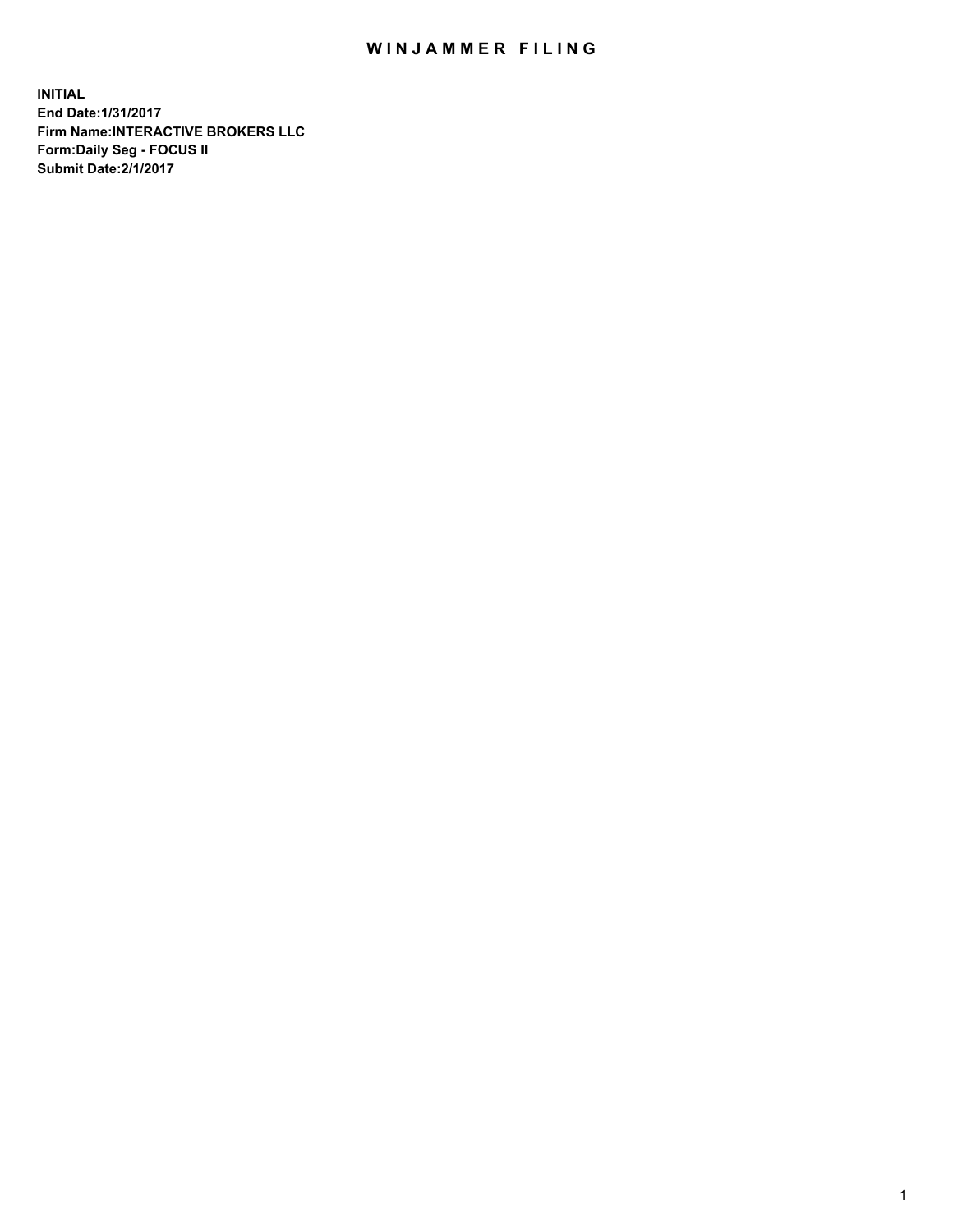## **INITIAL End Date:1/31/2017 Firm Name:INTERACTIVE BROKERS LLC Form:Daily Seg - FOCUS II Submit Date:2/1/2017 Daily Segregation - Cover Page**

| Name of Company<br><b>Contact Name</b><br><b>Contact Phone Number</b><br><b>Contact Email Address</b>                                                                                                                                                                                                                          | <b>INTERACTIVE BROKERS LLC</b><br><b>James Menicucci</b><br>203-618-8085<br>jmenicucci@interactivebrokers.c<br>om |
|--------------------------------------------------------------------------------------------------------------------------------------------------------------------------------------------------------------------------------------------------------------------------------------------------------------------------------|-------------------------------------------------------------------------------------------------------------------|
| FCM's Customer Segregated Funds Residual Interest Target (choose one):<br>a. Minimum dollar amount: ; or<br>b. Minimum percentage of customer segregated funds required:% ; or<br>c. Dollar amount range between: and; or<br>d. Percentage range of customer segregated funds required between:% and%.                         | <u>0</u><br>0<br>155,000,000 245,000,000<br>0 <sub>0</sub>                                                        |
| FCM's Customer Secured Amount Funds Residual Interest Target (choose one):<br>a. Minimum dollar amount: ; or<br>b. Minimum percentage of customer secured funds required:% ; or<br>c. Dollar amount range between: and; or<br>d. Percentage range of customer secured funds required between: % and %.                         | $\underline{\mathbf{0}}$<br>0<br>80,000,000 120,000,000<br>00                                                     |
| FCM's Cleared Swaps Customer Collateral Residual Interest Target (choose one):<br>a. Minimum dollar amount: ; or<br>b. Minimum percentage of cleared swaps customer collateral required:% ; or<br>c. Dollar amount range between: and; or<br>d. Percentage range of cleared swaps customer collateral required between:% and%. | $\overline{\mathbf{0}}$<br>$\overline{\mathbf{0}}$<br>0 <sub>0</sub><br>00                                        |

Attach supporting documents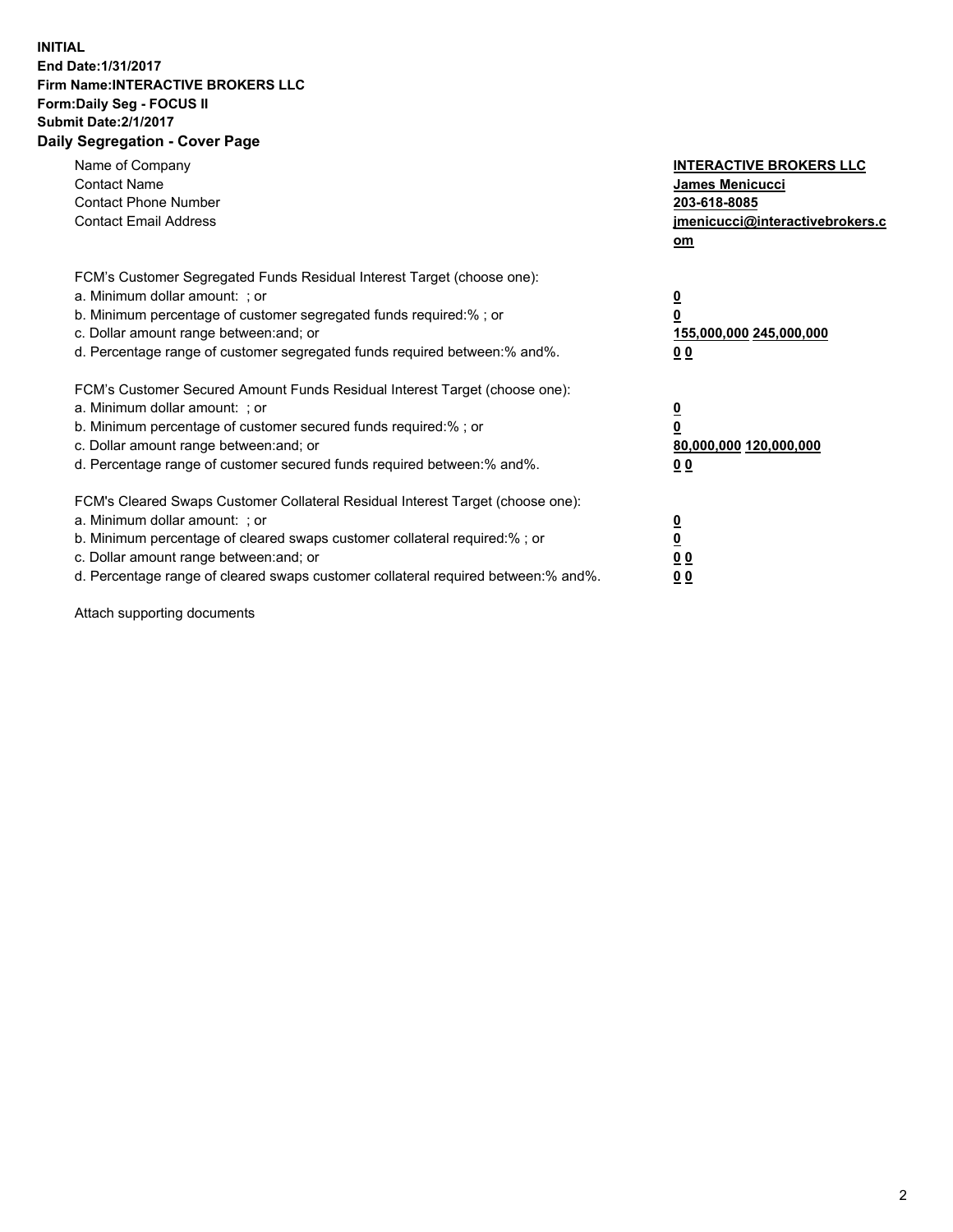## **INITIAL End Date:1/31/2017 Firm Name:INTERACTIVE BROKERS LLC Form:Daily Seg - FOCUS II Submit Date:2/1/2017 Daily Segregation - Secured Amounts**

|     | Daily Ocglegation - Occuled Amounts                                                         |                                  |
|-----|---------------------------------------------------------------------------------------------|----------------------------------|
|     | Foreign Futures and Foreign Options Secured Amounts                                         |                                  |
|     | Amount required to be set aside pursuant to law, rule or regulation of a foreign            | $0$ [7305]                       |
|     | government or a rule of a self-regulatory organization authorized thereunder                |                                  |
| 1.  | Net ledger balance - Foreign Futures and Foreign Option Trading - All Customers             |                                  |
|     | A. Cash                                                                                     | 343,801,927 [7315]               |
|     | B. Securities (at market)                                                                   | $0$ [7317]                       |
| 2.  | Net unrealized profit (loss) in open futures contracts traded on a foreign board of trade   | 17,110,012 [7325]                |
| 3.  | Exchange traded options                                                                     |                                  |
|     | a. Market value of open option contracts purchased on a foreign board of trade              | 169,868 [7335]                   |
|     | b. Market value of open contracts granted (sold) on a foreign board of trade                | $-25,561$ [7337]                 |
| 4.  | Net equity (deficit) (add lines 1. 2. and 3.)                                               | 361,056,246 [7345]               |
| 5.  | Account liquidating to a deficit and account with a debit balances - gross amount           | 62,245 [7351]                    |
|     | Less: amount offset by customer owned securities                                            | 0 [7352] 62,245 [7354]           |
| 6.  | Amount required to be set aside as the secured amount - Net Liquidating Equity              |                                  |
|     |                                                                                             | 361,118,491 [7355]               |
| 7.  | Method (add lines 4 and 5)                                                                  |                                  |
|     | Greater of amount required to be set aside pursuant to foreign jurisdiction (above) or line | 361,118,491 [7360]               |
|     | 6.                                                                                          |                                  |
|     | FUNDS DEPOSITED IN SEPARATE REGULATION 30.7 ACCOUNTS                                        |                                  |
| 1.  | Cash in banks                                                                               |                                  |
|     | A. Banks located in the United States                                                       | $0$ [7500]                       |
|     | B. Other banks qualified under Regulation 30.7                                              | 0 [7520] 0 [7530]                |
| 2.  | Securities                                                                                  |                                  |
|     | A. In safekeeping with banks located in the United States                                   | 395,213,500 [7540]               |
|     | B. In safekeeping with other banks qualified under Regulation 30.7                          | 0 [7560] 395,213,500 [7570]      |
| 3.  | Equities with registered futures commission merchants                                       |                                  |
|     | A. Cash                                                                                     | $0$ [7580]                       |
|     | <b>B.</b> Securities                                                                        | $0$ [7590]                       |
|     | C. Unrealized gain (loss) on open futures contracts                                         | $0$ [7600]                       |
|     | D. Value of long option contracts                                                           | $0$ [7610]                       |
|     | E. Value of short option contracts                                                          | 0 [7615] 0 [7620]                |
| 4.  | Amounts held by clearing organizations of foreign boards of trade                           |                                  |
|     | A. Cash                                                                                     | $0$ [7640]                       |
|     | <b>B.</b> Securities                                                                        | $0$ [7650]                       |
|     | C. Amount due to (from) clearing organization - daily variation                             | $0$ [7660]                       |
|     | D. Value of long option contracts                                                           | $0$ [7670]                       |
|     | E. Value of short option contracts                                                          | 0 [7675] 0 [7680]                |
| 5.  | Amounts held by members of foreign boards of trade                                          |                                  |
|     | A. Cash                                                                                     | 81,897,803 [7700]                |
|     | <b>B.</b> Securities                                                                        | $0$ [7710]                       |
|     | C. Unrealized gain (loss) on open futures contracts                                         | 4,239,045 [7720]                 |
|     | D. Value of long option contracts                                                           | 169,868 [7730]                   |
|     | E. Value of short option contracts                                                          | -25,561 [7735] 86,281,155 [7740] |
| 6.  | Amounts with other depositories designated by a foreign board of trade                      | 0 [7760]                         |
| 7.  | Segregated funds on hand                                                                    | $0$ [7765]                       |
| 8.  | Total funds in separate section 30.7 accounts                                               | 481,494,655 [7770]               |
| 9.  | Excess (deficiency) Set Aside for Secured Amount (subtract line 7 Secured Statement         | 120,376,164 [7380]               |
|     | Page 1 from Line 8)                                                                         |                                  |
| 10. | Management Target Amount for Excess funds in separate section 30.7 accounts                 | 80,000,000 [7780]                |
| 11. | Excess (deficiency) funds in separate 30.7 accounts over (under) Management Target          | 40,376,164 [7785]                |
|     |                                                                                             |                                  |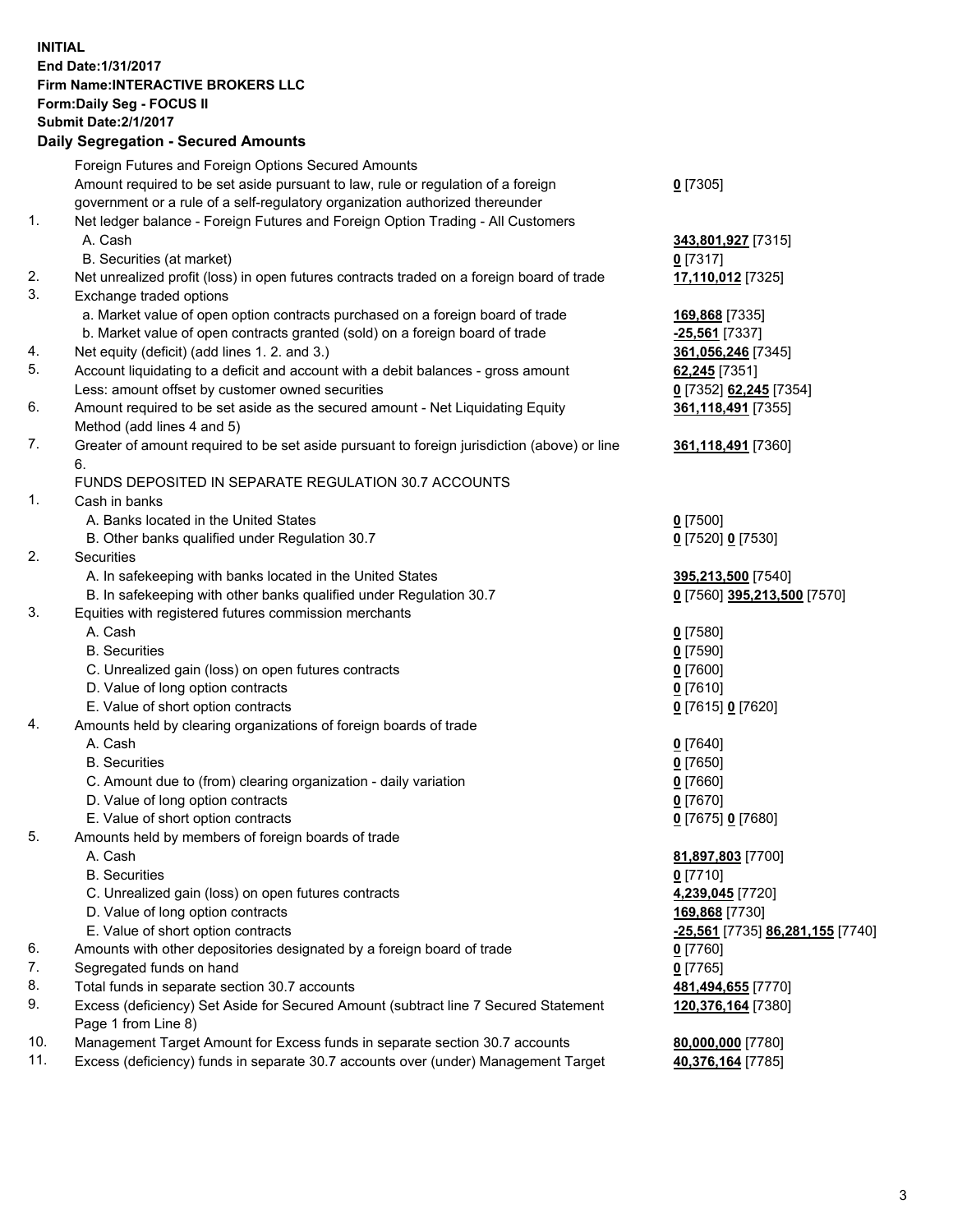**INITIAL End Date:1/31/2017 Firm Name:INTERACTIVE BROKERS LLC Form:Daily Seg - FOCUS II Submit Date:2/1/2017 Daily Segregation - Segregation Statement** SEGREGATION REQUIREMENTS(Section 4d(2) of the CEAct) 1. Net ledger balance A. Cash **3,260,080,906** [7010] B. Securities (at market) **0** [7020] 2. Net unrealized profit (loss) in open futures contracts traded on a contract market **-57,254,414** [7030] 3. Exchange traded options A. Add market value of open option contracts purchased on a contract market **107,716,195** [7032] B. Deduct market value of open option contracts granted (sold) on a contract market **-188,009,718** [7033] 4. Net equity (deficit) (add lines 1, 2 and 3) **3,122,532,969** [7040] 5. Accounts liquidating to a deficit and accounts with debit balances - gross amount **166,746** [7045] Less: amount offset by customer securities **0** [7047] **166,746** [7050] 6. Amount required to be segregated (add lines 4 and 5) **3,122,699,715** [7060] FUNDS IN SEGREGATED ACCOUNTS 7. Deposited in segregated funds bank accounts A. Cash **100,332,183** [7070] B. Securities representing investments of customers' funds (at market) **2,030,452,415** [7080] C. Securities held for particular customers or option customers in lieu of cash (at market) **0** [7090] 8. Margins on deposit with derivatives clearing organizations of contract markets A. Cash **18,720,748** [7100] B. Securities representing investments of customers' funds (at market) **1,301,233,531** [7110] C. Securities held for particular customers or option customers in lieu of cash (at market) **0** [7120] 9. Net settlement from (to) derivatives clearing organizations of contract markets **-17,957,563** [7130] 10. Exchange traded options A. Value of open long option contracts **107,698,768** [7132] B. Value of open short option contracts **-188,005,982** [7133] 11. Net equities with other FCMs A. Net liquidating equity **0** [7140] B. Securities representing investments of customers' funds (at market) **0** [7160] C. Securities held for particular customers or option customers in lieu of cash (at market) **0** [7170] 12. Segregated funds on hand **0** [7150] 13. Total amount in segregation (add lines 7 through 12) **3,352,474,100** [7180] 14. Excess (deficiency) funds in segregation (subtract line 6 from line 13) **229,774,385** [7190] 15. Management Target Amount for Excess funds in segregation **155,000,000** [7194] 16. Excess (deficiency) funds in segregation over (under) Management Target Amount **74,774,385** [7198]

Excess